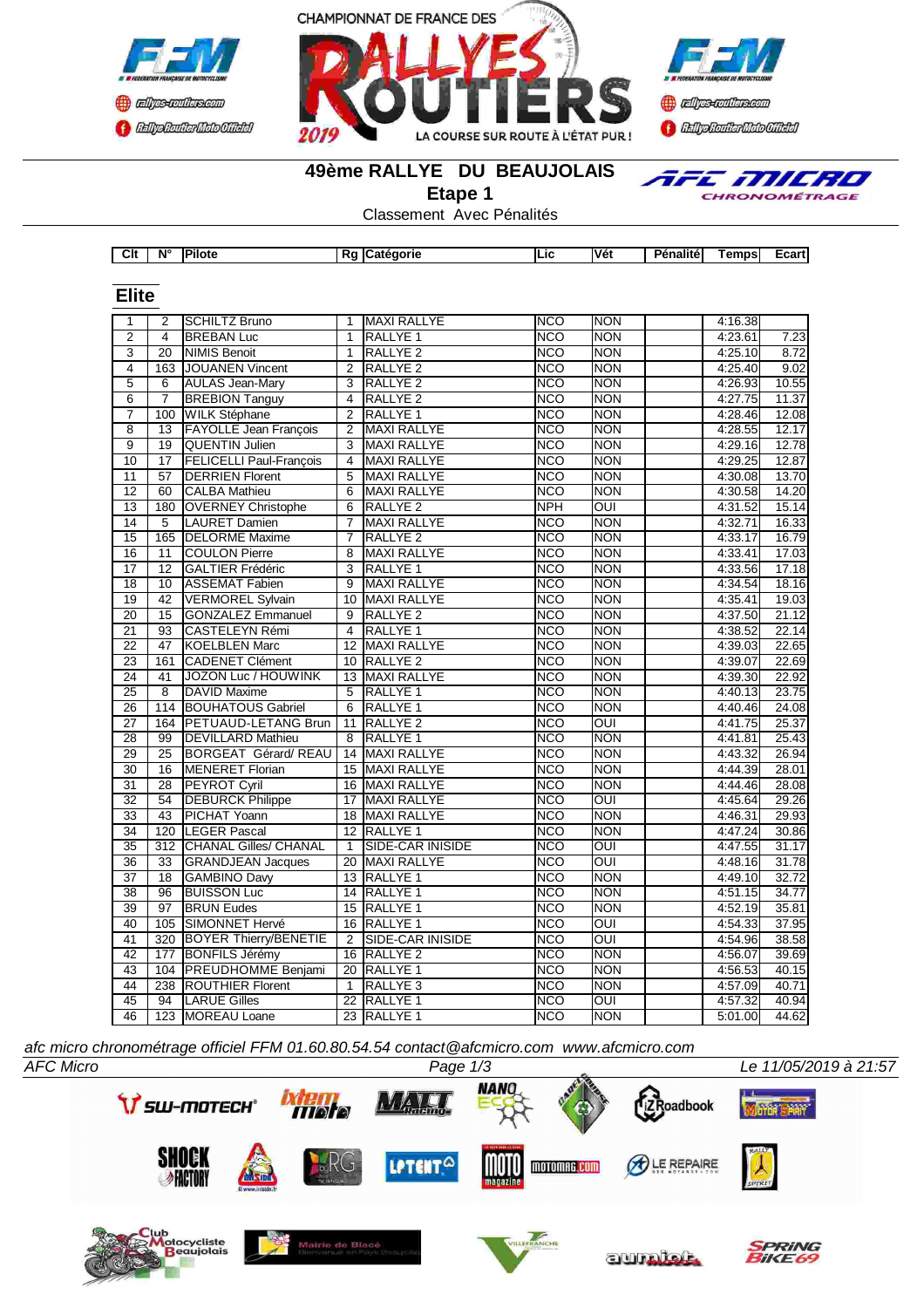





AFE MILRO CHRONOMÉTRAGE

## 49ème RALLYE DU BEAUJOLAIS

Etape 1

Classement Avec Pénalités

| $\overline{\text{Clt}}$ | $N^{\circ}$ | <b>Pilote</b> | Rg Catégorie | ILic | <b>Vét</b> | Pénalité | Tempsl | Ecart |
|-------------------------|-------------|---------------|--------------|------|------------|----------|--------|-------|
|                         |             |               |              |      |            |          |        |       |
| -lite                   |             |               |              |      |            |          |        |       |

## **Elite**

| 47              |                  | 174 BEAUCOUD Andy            | 17              | RALLYE <sub>2</sub>     | NCO              | <b>NON</b>              |      | 5:02.14 | 45.76             |
|-----------------|------------------|------------------------------|-----------------|-------------------------|------------------|-------------------------|------|---------|-------------------|
| 48              | 124              | <b>ICHAPAS Tom</b>           | $\overline{24}$ | <b>RALLYE 1</b>         | <b>NCO</b>       | <b>NON</b>              |      | 5:02.30 | 45.92             |
| 49              |                  | 240 COURTAUD Mathias         | $\overline{2}$  | <b>RALLYE 3</b>         | NCO              | <b>NON</b>              |      | 5:03.71 | 47.33             |
| $\overline{50}$ | $\overline{322}$ | <b>CAPDEVILLE Vincent/LA</b> | $\overline{3}$  | SIDE-CAR INISIDE        | <b>NCO</b>       | <b>NON</b>              |      | 5:03.99 | 47.61             |
| $\overline{51}$ |                  | 113 GROSSE Johann            | 26              | <b>RALLYE 1</b>         | <b>NCO</b>       | <b>NON</b>              |      | 5:04.63 | 48.25             |
| 52              | $\overline{272}$ | <b>VERICEL Pascal</b>        | 1               | <b>ANCIENNES</b>        | <b>NCO</b>       | <b>NON</b>              |      | 5:05.85 | 49.47             |
| 53              | 168              | <b>STEPHAN Pierre</b>        | 18              | RALLYE <sub>2</sub>     | <b>NCO</b>       | <b>NON</b>              |      | 5:08.05 | 51.67             |
| 54              | 116              | <b>DEWAS Albert</b>          | 27              | RALLYE <sub>1</sub>     | <b>NCO</b>       | <b>NON</b>              |      | 5:08.81 | 52.43             |
| 55              | 317              | <b>BACON Franck/CHOPAR</b>   | 4               | SIDE-CAR INISIDE        | $\overline{NCO}$ | <b>NON</b>              |      | 5:09.30 | 52.92             |
| 56              | 290              | DAVAL Johan                  | $\mathbf{1}$    | <b>CLASSIQUES</b>       | <b>NCO</b>       | <b>NON</b>              |      | 5:09.54 | 53.16             |
| 57              | 101              | <b>BACCA Ricardo</b>         | 28              | RALLYE <sub>1</sub>     | <b>NCO</b>       | <b>NON</b>              |      | 5:09.91 | 53.53             |
| 58              | 130              | <b>BAUMGARTNER Jérôme</b>    | 29              | <b>RALLYE 1</b>         | <b>NCO</b>       | <b>NON</b>              |      | 5:11.56 | 55.18             |
| 59              | 241              | <b>GROLAND Raphaël</b>       | 3               | RALLYE <sub>3</sub>     | <b>NCO</b>       | $\overline{O}$          |      | 5:12.21 | 55.83             |
| 60              | 162              | <b>DUPUIS Valéryane</b>      | $\overline{19}$ | <b>RALLYE 2</b>         | <b>NCO</b>       | <b>NON</b>              |      | 5:13.20 | 56.82             |
| 61              | 329              | CHOIN A./ BORDAS Patr        | 5               | <b>SIDE-CAR INISIDE</b> | <b>NCO</b>       | $\overline{O}$          |      | 5:13.60 | 57.22             |
| 62              | $\overline{306}$ | <b>MARTIN Alexandre</b>      | $\mathfrak{p}$  | <b>CLASSIQUES</b>       | <b>NCO</b>       | <b>NON</b>              |      | 5:13.84 | 57.46             |
| 63              | $\overline{91}$  | <b>GRATIOT Caroline</b>      | 30              | RALLYE <sub>1</sub>     | <b>NCO</b>       | <b>NON</b>              |      | 5:15.45 | 59.07             |
| 64              | 109              | <b>FRANCOIS Nicolas</b>      | 31              | RALLYE <sub>1</sub>     | <b>NCO</b>       | <b>NON</b>              |      | 5:15.69 | 59.31             |
| 65              | 175              | <b>CAILLOT Eric</b>          | 20              | <b>RALLYE 2</b>         | <b>NCO</b>       | $\overline{\text{OUI}}$ |      |         | 5:16.68 1:00.30   |
| 66              | 44               | <b>BASELLO Florent</b>       | 27              | <b>MAXI RALLYE</b>      | <b>NCO</b>       | <b>NON</b>              |      |         | 5:16.71 1:00.33   |
| 67              | 107              | MATHIEU Sylvain              | 32              | <b>RALLYE 1</b>         | <b>NCO</b>       | <b>NON</b>              |      |         | 5:17.45 1:01.07   |
| 68              | 31               | <b>POTIER Guillaume</b>      | 29              | <b>MAXI RALLYE</b>      | <b>NCO</b>       | <b>NON</b>              |      | 5:17.69 | 1:01.31           |
| 69              | 296              | <b>PIGEAT Richard</b>        | 3               | <b>CLASSIQUES</b>       | <b>NCO</b>       | $\overline{OUI}$        |      |         | 5:19.06 1:02.68   |
| $\overline{70}$ | 315              | LEPAGE Pauline/ LEPAG        | 6               | <b>SIDE-CAR INISIDE</b> | <b>NCO</b>       | <b>NON</b>              |      |         | 5:20.76 1:04.38   |
| $\overline{71}$ | 292              | <b>FORTIN Eric</b>           | 4               | <b>CLASSIQUES</b>       | <b>NCO</b>       | <b>NON</b>              |      |         | 5:22.43 1:06.05   |
| $\overline{72}$ |                  | 332 BOUDIER Christophe/ M    | $\overline{7}$  | SIDE-CAR INISIDE        | NCO              | <b>OUI</b>              |      |         | 5:23.37 1:06.99   |
| $\overline{73}$ | 293              | <b>DURIS Jean-Luc</b>        | 5               | <b>CLASSIQUES</b>       | <b>NCO</b>       | <b>NON</b>              |      |         | 5:24.14 1:07.76   |
| 74              | 167              | <b>MOLINET Denis</b>         | 23              | RALLYE <sub>2</sub>     | <b>NCO</b>       | OUI                     |      |         | 5:25.11 1:08.73   |
| $\overline{75}$ | $\overline{172}$ | <b>SCHMUCK Patrick</b>       | $\overline{24}$ | <b>RALLYE 2</b>         | <b>NCO</b>       | $\overline{\text{out}}$ |      |         | 5:27.66 1:11.28   |
| $\overline{76}$ | 30               | MOTTAZ Rémi                  | 31              | <b>MAXI RALLYE</b>      | <b>NCO</b>       | <b>NON</b>              |      |         | 5:28.06 1:11.68   |
| $\overline{77}$ | 183              | <b>VINCENT Mathieu</b>       | 25              | <b>RALLYE 2</b>         | <b>NCO</b>       | <b>NON</b>              |      |         | 5:28.47 1:12.09   |
| 78              | 307              | <b>COLOMB Christophe</b>     | 6               | <b>CLASSIQUES</b>       | <b>NCO</b>       | <b>NON</b>              |      |         | 5:28.71 1:12.33   |
| $\overline{79}$ | $\overline{55}$  | <b>LAMOUR Marc</b>           | 32              | <b>MAXI RALLYE</b>      | <b>NCO</b>       | <b>NON</b>              |      |         | $5:30.53$ 1:14.15 |
| 80              | 316              | <b>BERTHOMIEU Benoit /R</b>  | $\overline{9}$  | <b>SIDE-CAR INISIDE</b> | <b>NCO</b>       | $\overline{O}$          | 22.5 |         | $5:32.41$ 1:16.03 |
| 81              | 173              | <b>MESSEGHEM Christian</b>   | 26              | <b>RALLYE 2</b>         | <b>NCO</b>       | OUI                     |      |         | 5:32.51 1:16.13   |
| $\overline{82}$ | 236              | CRESCENCIO Pédro             | 4               | RALLYE <sub>3</sub>     | <b>NCO</b>       | <b>NON</b>              |      | 5:33.97 | 1:17.59           |
| 83              | 169              | MANEUF Serge                 | 27              | <b>RALLYE 2</b>         | <b>NCO</b>       | OUI                     |      | 5:34.12 | 1:17.74           |
| 84              | 271              | <b>DUFOUR Marc</b>           | $\overline{2}$  | <b>ANCIENNES</b>        | <b>NCO</b>       | $\overline{\text{OUI}}$ |      |         | 5:34.67 1:18.29   |
| 85              | 58               | <b>BOURGEOIS Frédéric</b>    | $\overline{34}$ | <b>MAXI RALLYE</b>      | $\overline{NCO}$ | <b>NON</b>              |      |         | 5:35.18 1:18.80   |
| 86              | $\overline{37}$  | <b>NOVET Thibaut</b>         | 35              | <b>MAXI RALLYE</b>      | <b>NCO</b>       | <b>NON</b>              |      |         | 5:37.61 1:21.23   |
| $\overline{87}$ | 261              | <b>COUDURIER Thierry</b>     | 3               | <b>ANCIENNES</b>        | <b>NCO</b>       | <b>NON</b>              |      |         | 5:38.39 1:22.01   |
| 88              | 115              | <b>DELACROIX Alain</b>       | 36              | RALLYE <sub>1</sub>     | <b>NCO</b>       | $\overline{OUI}$        | 7.5  | 5:38.92 | 1:22.54           |
| 89              | 311              | GUILHOT Frédéric/ FAN        | 10              | SIDE-CAR INISIDE        | <b>NCO</b>       | <b>NON</b>              |      |         | 5:40.38 1:24.00   |
| $\overline{90}$ | 303              | <b>CRESCENZO Sébastien</b>   | $\overline{8}$  | <b>CLASSIQUES</b>       | <b>NCO</b>       | <b>NON</b>              |      |         | 5:40.83 1:24.45   |
| 91              | $\overline{318}$ | <b>COUDERC Gilles/COUD</b>   | 11              | SIDE-CAR INISIDE        | <b>NCO</b>       | <b>NON</b>              |      |         | 5:41.24 1:24.86   |
| $\overline{92}$ | 21               | <b>MAUREL</b> Eric           | 36              | <b>MAXI RALLYE</b>      | <b>NCO</b>       | <b>NON</b>              | 45.0 |         | 5:42.09 1:25.71   |

*afc micro chronométrage officiel FFM 01.60.80.54.54 contact@afcmicro.com www.afcmicro.com*